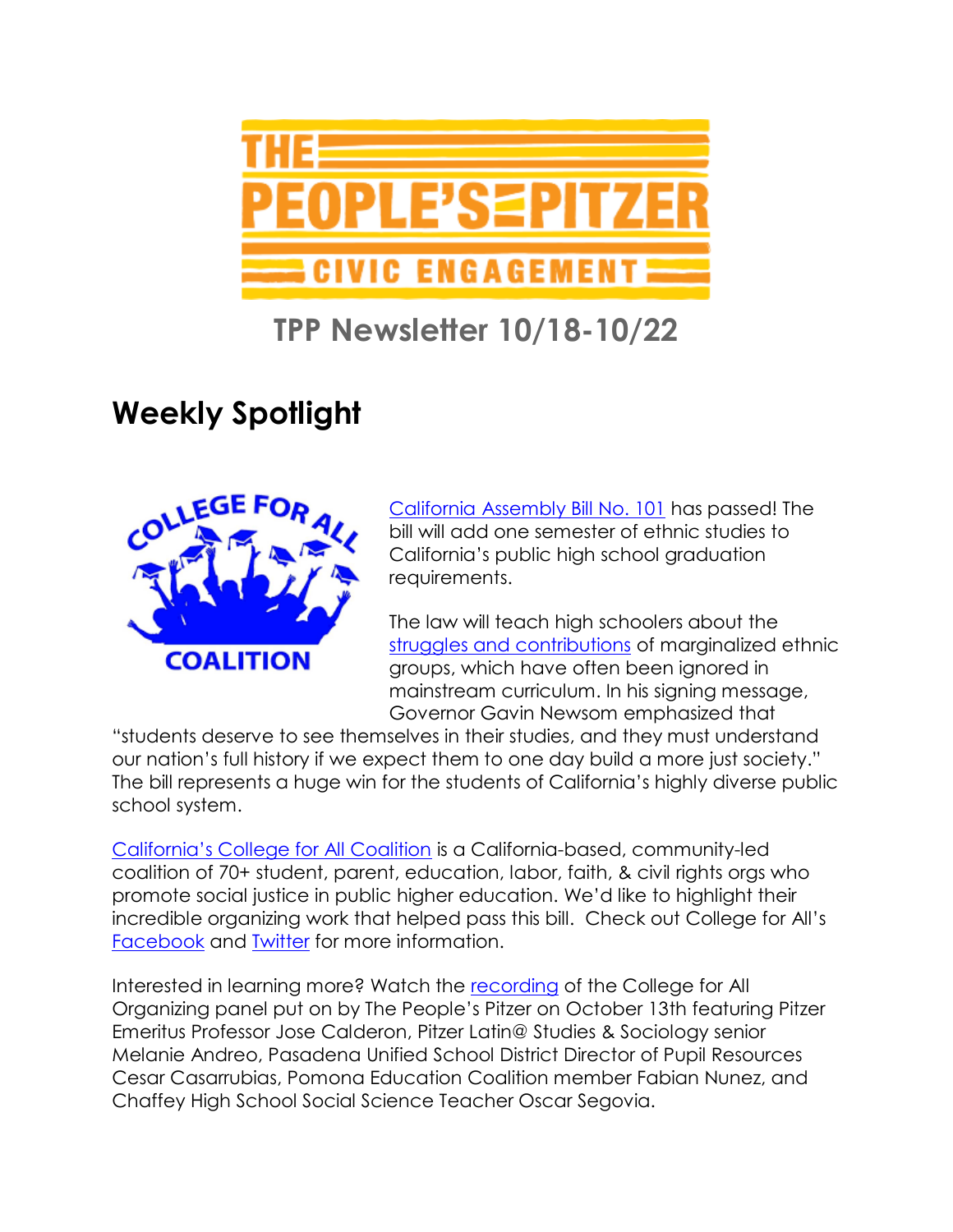## **Volunteers Needed**

Every year, Pitzer works with Project Pericles to promote civic engagement within higher education through a letter-writing project: [Debating for Democracy](https://www.projectpericles.org/debating-for-democracy-d4d.html) (D4D). D4D is an annual competition where students research, develop, and advocate their opinions and positions on current public policy issues. Students will produce a co-written, two page letter to an elected official advocating for a legislative response to a current issue. The primary goal of D4D is to inspire and encourage all participants to become successful and resourceful advocates in their community. Out of the thirty Periclean institutions, five winning teams will be selected to receive \$500 towards mobilizing on their issue back at their home college the following year. Interested in participating? Learn more in the official Request for Proposals (RFP) [here](https://drive.google.com/file/d/1l-2bH00Sbyn9_FxA-j7HVGQgs8Zd2w0S/view?usp=sharing) or reach out to [aneuburg@students.pitzer.edu.](mailto:aneuburg@students.pitzer.edu)

## **October Events**





#### **KNOW YOUR RIGHTS**

PEOPLE'S=PITZER

FOR MORE INFORMATION, CONTACT IMMEDIATE\_ACTION@PITZER.EDU

**WHEN: 10/28 @5:30PM WHERE: ZOOM** 

Join the CEC and **National Lawyer's** Guild of LA for a training on legal rights for protest and other potential encounters with law enforcement.





#### **October 28 @ 5:30 pm: National Lawyers Guild Know Your Rights**

Virtual Event - [Register here](https://pitzer.zoom.us/meeting/register/tZctduCrqz4sHtFmdOGGynkBQnbO9-U6R3rZ)

Join the CEC and National Lawyers Guild of Los Angeles for a training on legal rights for protest and other potential encounters with law enforcement. For more information, contact

[immediate\\_action@pitzer.edu.](mailto:immediate_action@pitzer.edu)